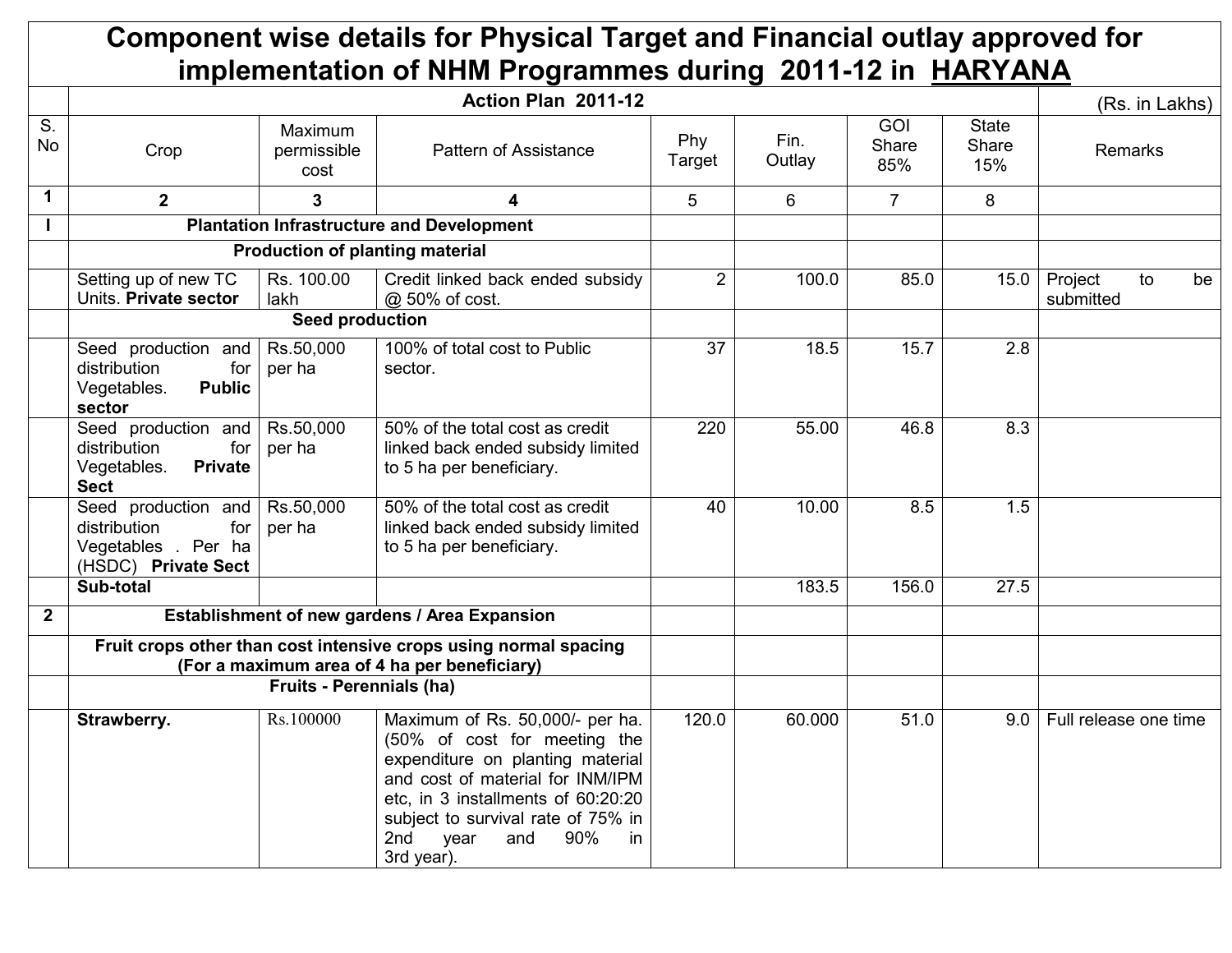| Mango (10x5)m       | Rs.40,000/h<br>a | Maximum of Rs.30000/- per ha.<br>(75% of cost for meeting the<br>expenditure on planting material<br>and cost of INM/IPM etc in 3<br>installments of 60:20:20 subject<br>to survival rate of 75% in 2nd<br>year & 90% in 3rd year for<br>perennial crops and for non<br>perennial crops in 2 installments<br>of 75:25). | 220  | 39.600  | 33.7  | 5.9  |  |
|---------------------|------------------|-------------------------------------------------------------------------------------------------------------------------------------------------------------------------------------------------------------------------------------------------------------------------------------------------------------------------|------|---------|-------|------|--|
| Papaya (5x5)m       | Rs.40,000/h<br>a | Maximum of Rs.30000/- per ha.<br>(75% of cost for meeting the<br>expenditure on planting material<br>and cost of INM/IPM etc in 3<br>installments of 60:20:20 subject<br>to survival rate of 75% in 2nd<br>year & 90% in 3rd year for<br>perennial crops and for non<br>perennial crops in 2 installments<br>of 75:25). | 50   | 9.000   | 7.7   | 1.4  |  |
| Citrus (6x6)m       | Rs.35000/ha      | Maximum of Rs.26250/- per ha.<br>(75% of cost for meeting the<br>expenditure on planting material<br>and cost of INM/IPM etc in 3<br>installments of 60:20:20 subject<br>to survival rate of 75% in 2nd<br>year & 90% in 3rd year for<br>perennial crops and for non<br>perennial crops in 2 installments<br>of 75:25). | 2900 | 456.750 | 388.2 | 68.5 |  |
| Sapota (10x10/6x6)m | Rs.35000/ha      | Maximum of Rs.26250/- per ha.<br>(75% of cost for meeting the<br>expenditure on planting material<br>and cost of INM/IPM etc in 3<br>installments of 60:20:20 subject<br>to survival rate of 75% in 2nd<br>year & 90% in 3rd year for<br>perennial crops and for non<br>perennial crops in 2 installments<br>of 75:25). | 195  | 30.713  | 26.1  | 4.6  |  |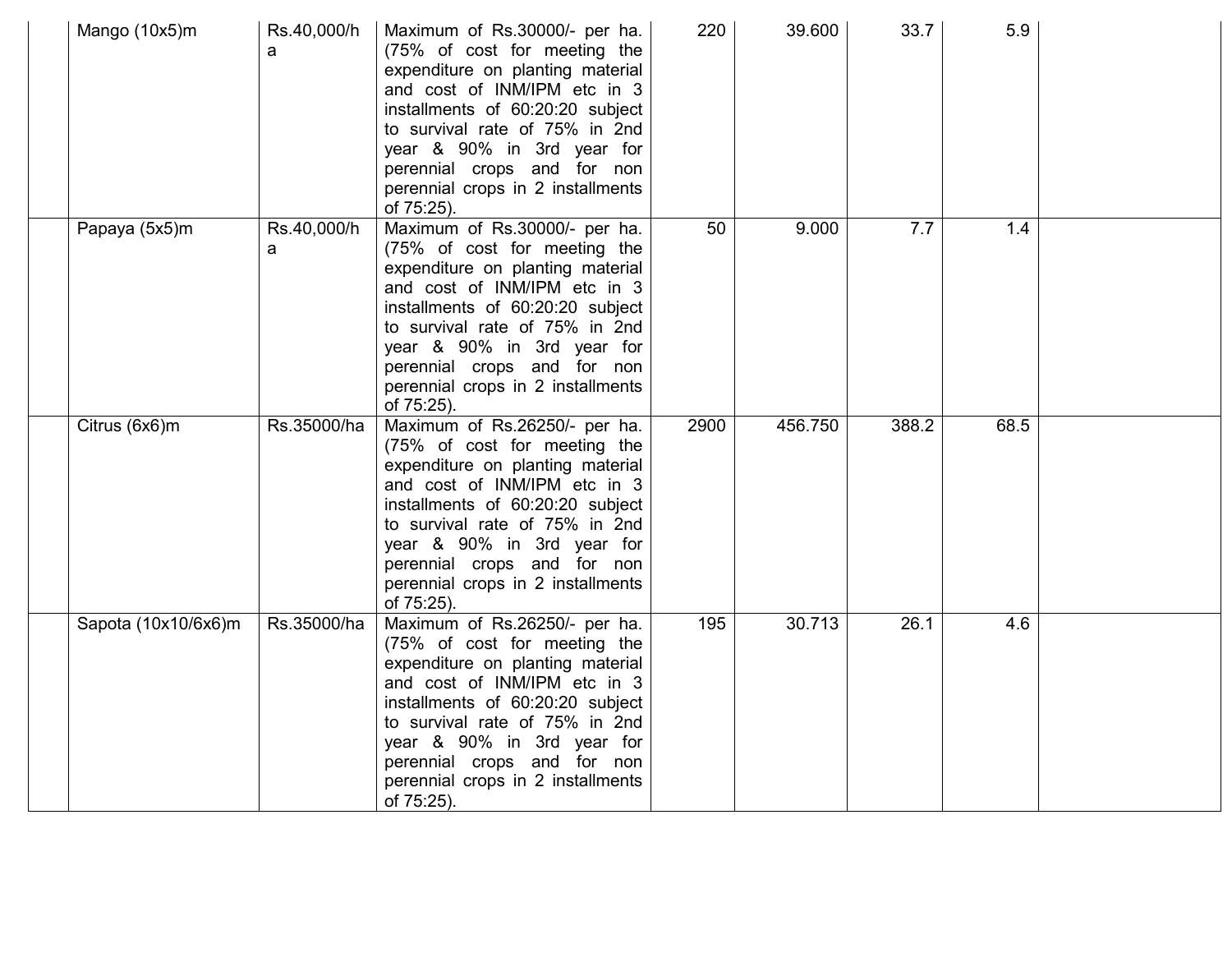| Guava (6x6/3)m   | Rs.40,000/h<br>a             | Maximum of Rs.30000/- per ha.<br>(75% of cost for meeting the<br>expenditure on planting material<br>and cost of INM/IPM etc in 3<br>installments of 60:20:20 subject<br>to survival rate of 75% in 2nd<br>year & 90% in 3rd year for<br>perennial crops and for non<br>perennial crops in 2 installments<br>of 75:25). | 845 | 152.100 | 129.3   | 22.8    |  |
|------------------|------------------------------|-------------------------------------------------------------------------------------------------------------------------------------------------------------------------------------------------------------------------------------------------------------------------------------------------------------------------|-----|---------|---------|---------|--|
| Ber $(6x6/3)$ m  | Rs.<br>18000/ha              | Maximum of Rs.13500/- per ha.<br>(75% of cost for meeting the<br>expenditure on planting material<br>and cost of INM/IPM etc in 3<br>installments of 60:20:20 subject<br>to survival rate of 75% in 2nd<br>year & 90% in 3rd year for<br>perennial crops and for non<br>perennial crops in 2 installments<br>of 75:25). | 83  | 6.723   | 5.7     | 1.0     |  |
| Sub-total        |                              |                                                                                                                                                                                                                                                                                                                         |     | 754.886 | 641.653 | 113.233 |  |
|                  | <b>High density planting</b> |                                                                                                                                                                                                                                                                                                                         |     |         |         |         |  |
| Citrus (6x3)m    | Rs. 80,000/ha                | Maximum of Rs. 40,000/- per ha.<br>(50%<br>οf<br>cost for meeting the expenditure<br>planting<br>on<br>material and cost of material for<br>INM/IPM<br>etc, in 3 installments of 60:20:20<br>subject<br>tο<br>survival rate of 75% in 2nd year<br>90%<br>and<br>$\mathsf{I}$<br>3rd year).                              | 89  | 21.360  | 18.16   | 3.20    |  |
| Guava (3x3/1.5)m | do                           | do                                                                                                                                                                                                                                                                                                                      | 57  | 13.680  | 11.63   | 2.05    |  |
| Mango (5x5)m     | do                           | do                                                                                                                                                                                                                                                                                                                      | 15  | 3.600   | 3.06    | 0.54    |  |
| Sub-total        |                              |                                                                                                                                                                                                                                                                                                                         | 161 | 38.640  | 32.84   | 5.80    |  |
|                  | <b>Maintenance (I Year)</b>  |                                                                                                                                                                                                                                                                                                                         |     |         |         |         |  |
|                  |                              | Fruits- Perennials High density planting                                                                                                                                                                                                                                                                                |     |         |         |         |  |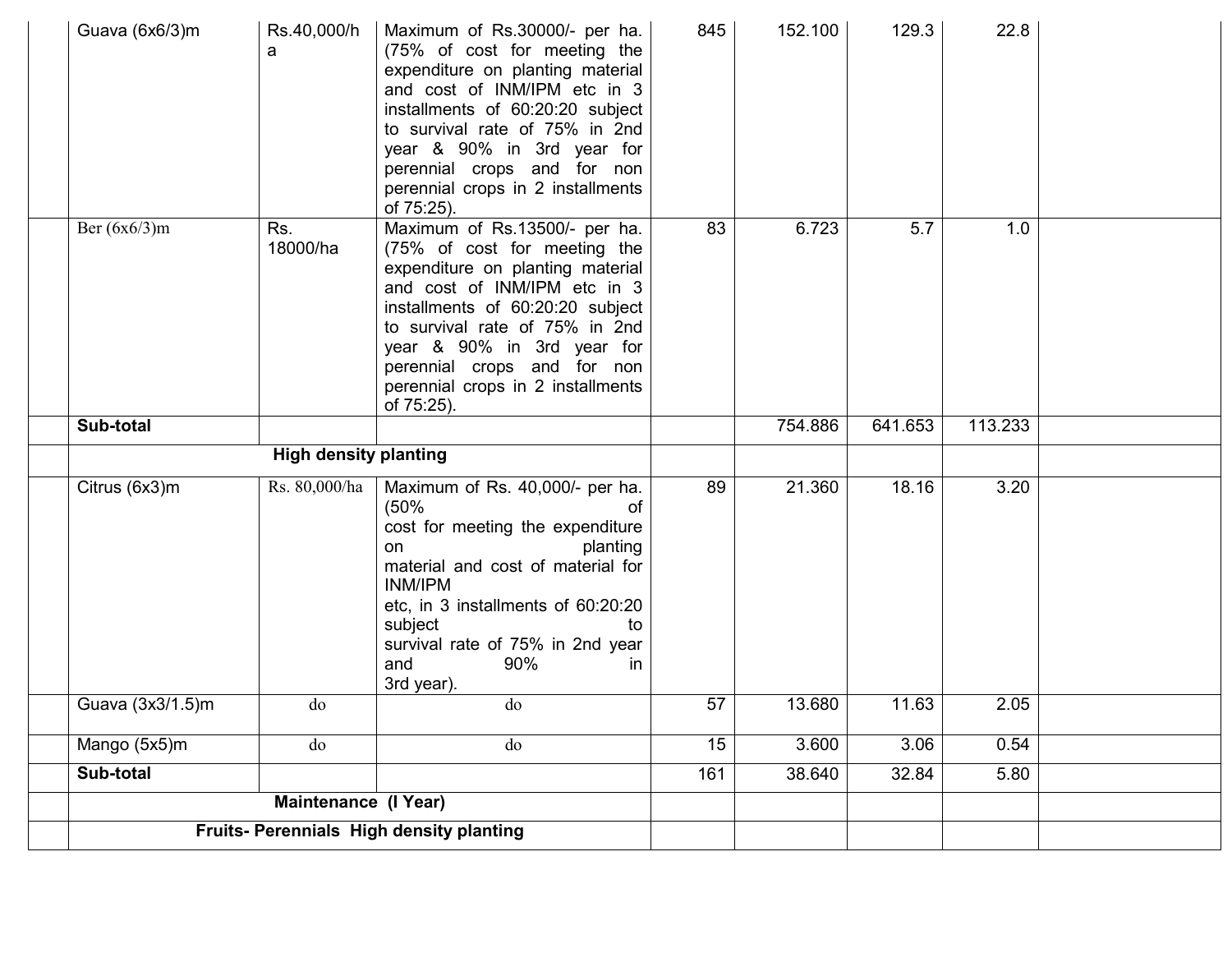| Citrus (6x3)m    | Rs. 80,000/ha    | Maximum of Rs. 40,000/- per ha.<br>(50%<br>cost for meeting the expenditure<br>planting<br>on<br>material and cost of material for<br>INM/IPM<br>etc, in 3 installments of 60:20:20<br>subject<br>tο<br>survival rate of 75% in 2nd year<br>90%<br>and<br>in.<br>3rd year).                                             | 51   | 4.080   | 3.47 | 0.61 |  |
|------------------|------------------|-------------------------------------------------------------------------------------------------------------------------------------------------------------------------------------------------------------------------------------------------------------------------------------------------------------------------|------|---------|------|------|--|
| Guava (3x3/1.5)m | do               | do                                                                                                                                                                                                                                                                                                                      | 21   | 1.680   | 1.43 | 0.25 |  |
| Mango (5x5)m     | do               | do                                                                                                                                                                                                                                                                                                                      | 13   | 1.040   | 0.88 | 0.16 |  |
| Sub-total        |                  |                                                                                                                                                                                                                                                                                                                         | 85   | 6.800   | 5.78 | 1.02 |  |
|                  |                  |                                                                                                                                                                                                                                                                                                                         |      |         |      |      |  |
| Mango (10x5)m    | Rs.40,000/h<br>a | Maximum of Rs.30000/- per ha.<br>(75% of cost for meeting the<br>expenditure on planting material<br>and cost of INM/IPM etc in 3<br>installments of 60:20:20 subject<br>to survival rate of 75% in 2nd<br>year & 90% in 3rd year for<br>perennial crops and for non<br>perennial crops in 2 installments<br>of 75:25). | 222  | 13.320  | 11.3 | 2.0  |  |
| Papaya (5x5)m    | Rs.40,000/h<br>a | Maximum of Rs.30000/- per ha.<br>(75% of cost for meeting the<br>expenditure on planting material<br>and cost of INM/IPM etc in 3<br>installments of 60:20:20 subject<br>to survival rate of 75% in 2nd<br>year & 90% in 3rd year for<br>perennial crops and for non<br>perennial crops in 2 installments<br>of 75:25). | 48   | 2.880   | 2.4  | 0.4  |  |
| Citrus (6x6)m    | Rs.35000/ha      | Maximum of Rs.26250/- per ha.<br>(75% of cost for meeting the<br>expenditure on planting material<br>and cost of INM/IPM etc in 3<br>installments of 60:20:20 subject<br>to survival rate of 75% in 2nd<br>year & 90% in 3rd year for<br>perennial crops and for non                                                    | 2092 | 109.830 | 93.4 | 16.5 |  |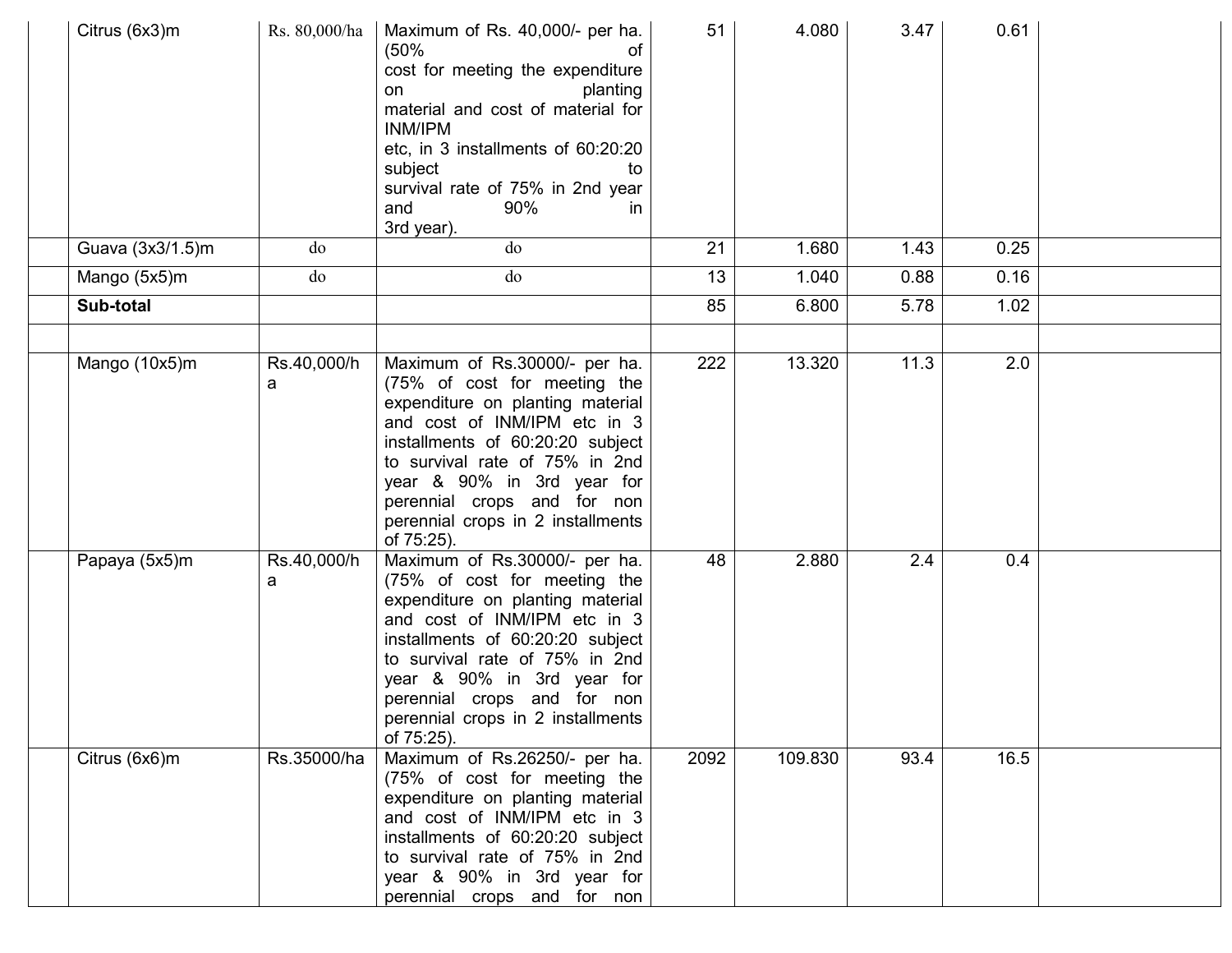|                 |                       | perennial crops in 2 installments<br>of 75:25).                                                                                                                                                                                                                                                                         |     |         |        |       |  |
|-----------------|-----------------------|-------------------------------------------------------------------------------------------------------------------------------------------------------------------------------------------------------------------------------------------------------------------------------------------------------------------------|-----|---------|--------|-------|--|
| Sapota (5x5)m   | Rs.35000/ha           | Maximum of Rs.26250/- per ha.<br>(75% of cost for meeting the<br>expenditure on planting material<br>and cost of INM/IPM etc in 3<br>installments of 60:20:20 subject<br>to survival rate of 75% in 2nd<br>year & 90% in 3rd year for<br>perennial crops and for non<br>perennial crops in 2 installments<br>of 75:25). | 120 | 6.300   | 5.4    | 0.9   |  |
| Guava (6x6/3)m  | Rs.40,000/h<br>a      | Maximum of Rs.30000/- per ha.<br>(75% of cost for meeting the<br>expenditure on planting material<br>and cost of INM/IPM etc in 3<br>installments of 60:20:20 subject<br>to survival rate of 75% in 2nd<br>year & 90% in 3rd year for<br>perennial crops and for non<br>perennial crops in 2 installments<br>of 75:25). | 604 | 36.240  | 30.8   | 5.4   |  |
| Ber $(6x6/3)$ m | Rs.<br>18000/ha       | Maximum of Rs.13500/- per ha.<br>(75% of cost for meeting the<br>expenditure on planting material<br>and cost of INM/IPM etc in 3<br>installments of 60:20:20 subject<br>to survival rate of 75% in 2nd<br>year & 90% in 3rd year for<br>perennial crops and for non<br>perennial crops in 2 installments<br>of 75:25). | 140 | 3.780   | 3.2    | 0.6   |  |
| Sub-total       |                       |                                                                                                                                                                                                                                                                                                                         |     | 172.350 | 146.50 | 25.85 |  |
|                 | Maintenance (Il Year) |                                                                                                                                                                                                                                                                                                                         |     |         |        |       |  |
| Mango           | Rs. 30,000/ha         | 75% of cost subject to a maximum of<br>Rs. 22,500/ha limited to 4 ha per<br>beneficiary in 3 installments of<br>50:20:30 subject to survival rate of<br>75% in $2nd$ year & 90% in $3rd$ year.                                                                                                                          | 172 | 11.610  | 9.87   | 1.74  |  |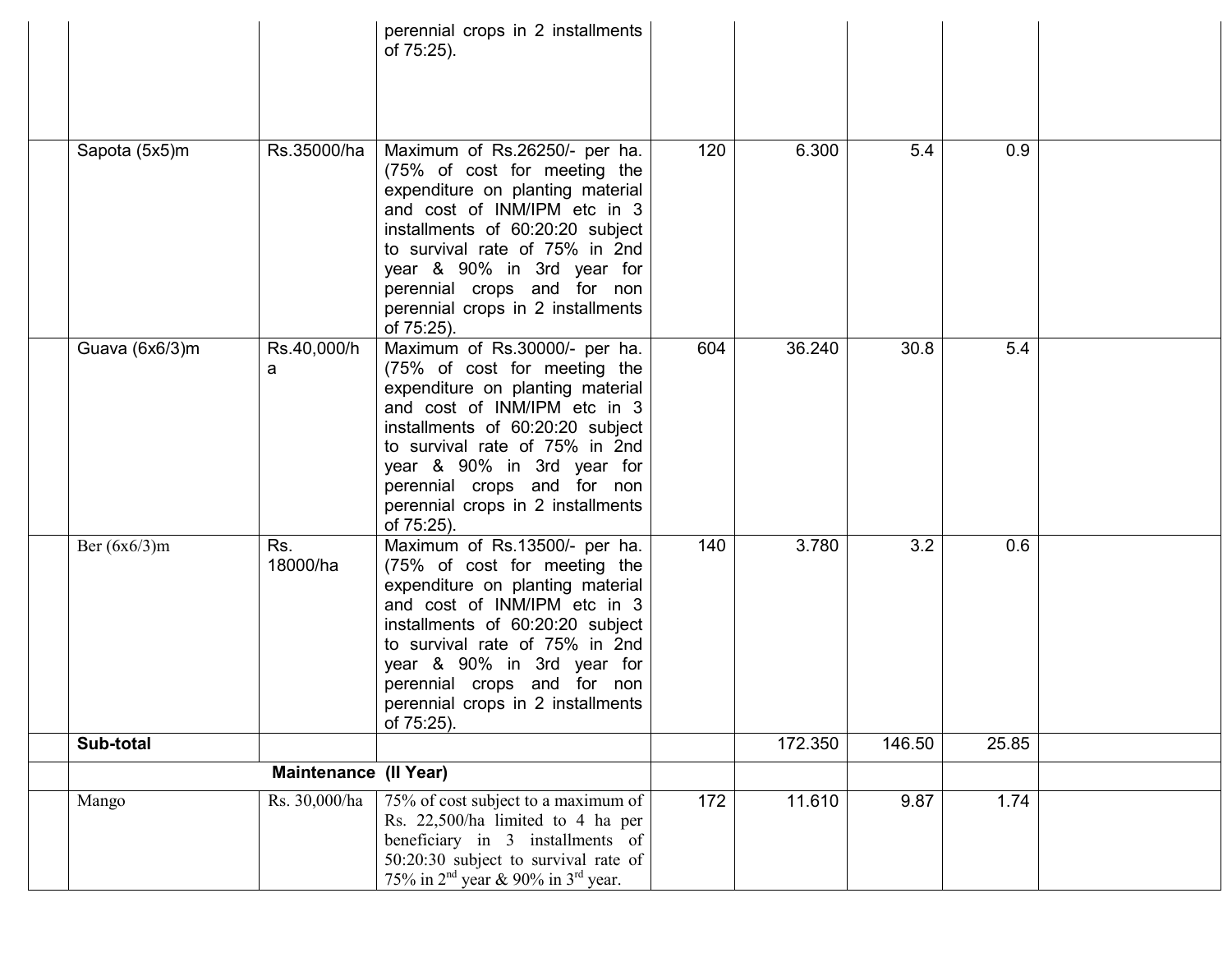| Sapota                                                                                                | do                       | do                                                                                                                                                                             | 97    | 6.548   | 5.57   | 0.98  |                      |    |    |
|-------------------------------------------------------------------------------------------------------|--------------------------|--------------------------------------------------------------------------------------------------------------------------------------------------------------------------------|-------|---------|--------|-------|----------------------|----|----|
| Citrus                                                                                                | do                       | do                                                                                                                                                                             | 2008  | 135.540 | 115.21 | 20.33 |                      |    |    |
| Guava                                                                                                 | do                       | do                                                                                                                                                                             | 597   | 40.298  | 34.25  | 6.04  |                      |    |    |
| Ber                                                                                                   | do                       | do                                                                                                                                                                             | 88.40 | 5.967   | 5.07   | 0.90  |                      |    |    |
| Sub-total                                                                                             |                          |                                                                                                                                                                                |       | 200.0   | 169.97 | 29.99 |                      |    |    |
|                                                                                                       | <b>Mushrooms</b>         |                                                                                                                                                                                |       |         |        |       |                      |    |    |
| Integrated mushroom<br>unit for spawn,<br>compost production<br>and training Private<br><b>Sector</b> | Rs.50.00<br>lakh         | 100% of the cost to public sector<br>and 50% of cost for private<br>for<br>sector,<br>meeting<br>the<br>expenditure on infrastructure, as<br>credit linked back ended subsidy. | 10.0  | 250.0   | 212.5  | 37.50 | Project<br>submitted | to | be |
| Spawn making unit<br><b>Private Sector</b>                                                            | Rs. 15 lakh/<br>unit     | 100% of the cost to public sector<br>and in case of private sector, 50%<br>of cost, as credit linked back<br>ended subsidy.                                                    | 2.0   | 15.0    | 12.8   | 2.25  | Project<br>submitted | to | be |
| Compost making unit<br><b>Private Sector</b>                                                          | Rs. 20.00<br>lakh/ unit  | 100% of the cost to public sector<br>and in case of private sector, 50%<br>of cost, as credit linked back<br>ended subsidy.                                                    | 14.0  | 140.0   | 119.0  | 21.00 | Project<br>submitted | to | be |
| Sub-total                                                                                             |                          |                                                                                                                                                                                |       | 405.0   | 131.8  | 23.25 |                      |    |    |
| <b>Flowers</b>                                                                                        |                          | (For a maximum of 2 ha per beneficiary)                                                                                                                                        |       |         |        |       |                      |    |    |
|                                                                                                       | <b>Cut flowers</b>       |                                                                                                                                                                                |       |         |        |       |                      |    |    |
| <b>Small &amp; Marginal</b><br><b>Farmers</b>                                                         | Rs. 70,000 /<br>ha.      | 50% of cost @ Rs.35,000 / ha.<br>limited to 2 ha per beneficiary                                                                                                               | 10    | 3.50    | 2.98   | 0.53  |                      |    |    |
| Other farmers                                                                                         | do                       | 33 % of cost @ Rs. 23,100 / ha.<br>limited to 2 ha per beneficiary                                                                                                             | 10    | 2.31    | 1.96   | 0.35  |                      |    |    |
|                                                                                                       | <b>Bulbulous flowers</b> |                                                                                                                                                                                |       |         |        |       |                      |    |    |
| <b>Small &amp; Marginal</b><br><b>Farmers</b>                                                         | Rs. 90,000/<br>ha        | 50% of cost @ Rs.45,000 / ha.<br>limited to 2 ha per beneficiary                                                                                                               | 422   | 189.90  | 161.42 | 28.49 |                      |    |    |
| Other farmers                                                                                         |                          | 33 % of cost @ Rs. 29,700 / ha.<br>limited to 2 ha per beneficiary                                                                                                             | 187   | 55.54   | 47.21  | 8.33  |                      |    |    |
|                                                                                                       | <b>Loose Flowers</b>     |                                                                                                                                                                                |       |         |        |       |                      |    |    |
| <b>Small &amp; Marginal</b><br><b>Farmers</b>                                                         | Rs. 24,000/<br>ha        | 50% of cost @ Rs.12,000 / ha.<br>limited to 2 ha per beneficiary                                                                                                               | 394   | 47.28   | 40.19  | 7.09  |                      |    |    |
| Other farmers                                                                                         |                          | 33 % of cost @ Rs. 7,920 / ha.<br>limited to 4 ha per beneficiary                                                                                                              | 182   | 14.41   | 12.25  | 2.16  |                      |    |    |
| Sub-total                                                                                             |                          |                                                                                                                                                                                |       | 312.94  | 266.00 | 46.94 |                      |    |    |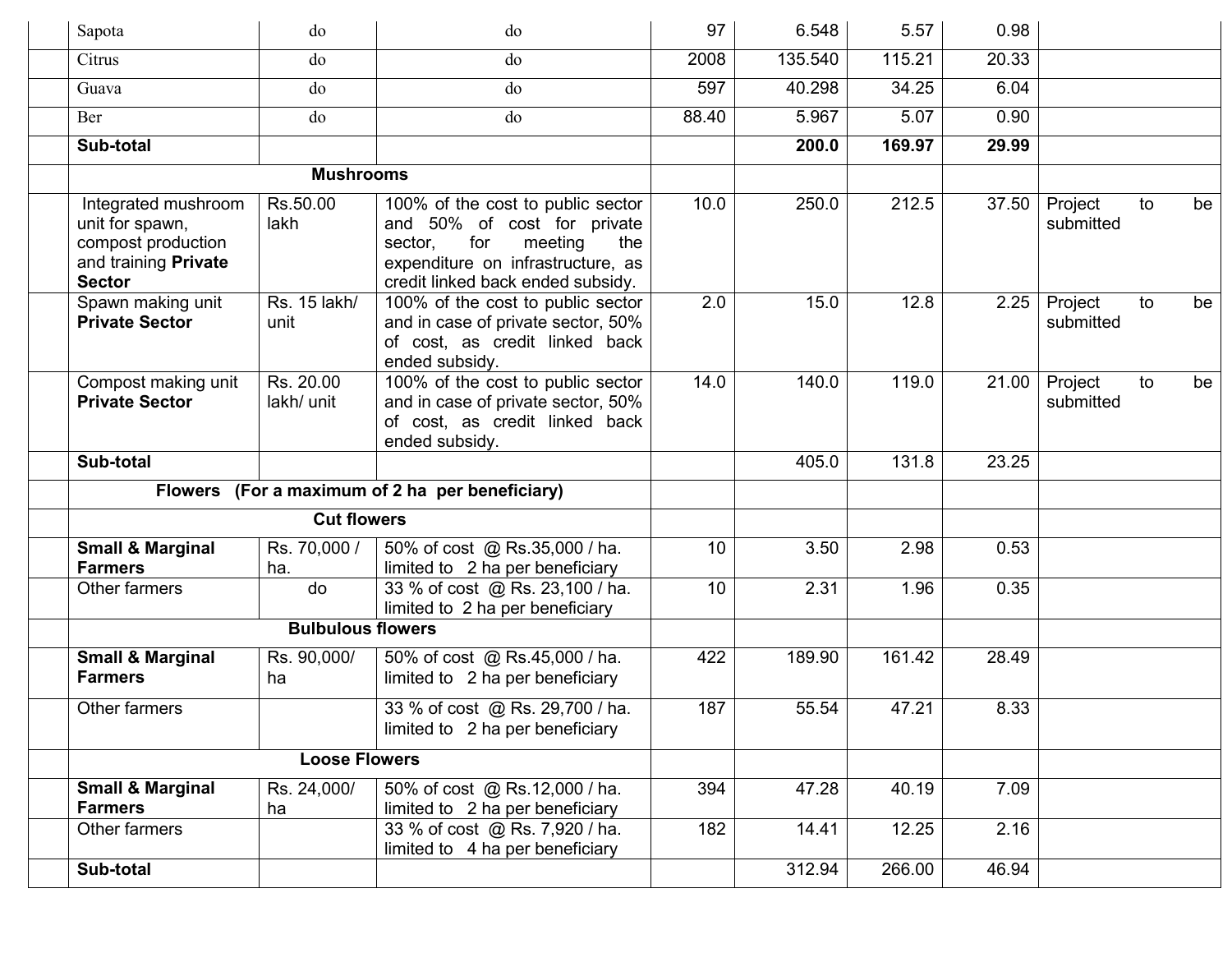|                         |                                                                                                          |                                                                                   | Spices (For a maximum area of 4 ha per beneficiary)                                                                                                                                                              |                |        |        |       |                                                                                                                         |
|-------------------------|----------------------------------------------------------------------------------------------------------|-----------------------------------------------------------------------------------|------------------------------------------------------------------------------------------------------------------------------------------------------------------------------------------------------------------|----------------|--------|--------|-------|-------------------------------------------------------------------------------------------------------------------------|
|                         | Seed spices and<br>Rhizomatic Spices.                                                                    | Rs. $25,000/$<br>ha                                                               | Maximum of Rs. 12,500/- per ha.<br>$(50\% \text{ of cost}$ for meeting the<br>expenditure on planting material and<br>cost of material for INM/IPM etc).                                                         | 2950           | 368.75 | 313.4  | 55.3  | Only certified Planting<br>material to be used. TL<br>material to be used only<br>Public<br>from<br>sector<br>agencies. |
|                         | Sub-total                                                                                                |                                                                                   |                                                                                                                                                                                                                  |                | 368.8  | 313.4  | 55.3  |                                                                                                                         |
|                         | <b>Aromatic Plants</b>                                                                                   |                                                                                   | (For a maximum area of 4 ha per beneficiary)                                                                                                                                                                     |                |        |        |       |                                                                                                                         |
|                         | <b>Other aromatic</b><br>plants                                                                          | Rs. 25,000/<br>ha                                                                 | 50% of cost, subject to a<br>maximum of Rs.12,500/- per ha,<br>for meeting the expenditure on<br>planting material and cost of<br>material for INM/IPM etc.                                                      | 60             | 7.500  | 6.4    | 1.1   | Only certified Planting<br>material to be used. TL<br>material to be used only<br>Public<br>from<br>sector<br>agencies. |
|                         | Sub-total                                                                                                |                                                                                   |                                                                                                                                                                                                                  |                | 7.500  | 6.4    | 1.1   |                                                                                                                         |
| $\mathbf{3}$            | Rejuvenation/<br>replacement of<br>senile plantation<br>including Canopy<br>management.                  | Rs.30,000/<br>ha<br>(average)                                                     | 50% of the total cost subject to<br>a maximum of Rs. 15,000/ha to<br>a limited of 2 ha per<br>beneficiary. Actual cost to be<br>claimed based on the nature<br>and requirement of the crop to<br>be rejuvenated. | 200            | 30.0   | 25.5   | 4.5   | be implemented<br>To<br>guidelines<br>per<br>as<br>circulated                                                           |
| $\overline{\mathbf{4}}$ |                                                                                                          | <b>Creation of Water resources</b>                                                |                                                                                                                                                                                                                  |                |        |        |       |                                                                                                                         |
|                         |                                                                                                          | <b>Community tanks</b>                                                            |                                                                                                                                                                                                                  |                |        |        |       |                                                                                                                         |
|                         | Community tanks/on<br>farm ponds/on farm<br>water reservoirs with<br>use of plastic/RCC<br>lining        | Rs. 15.00<br>lakh /unit in<br>plain areas,<br>Rs.17.25<br>lakh in hilly<br>areas. | 100% of cost for 10 ha                                                                                                                                                                                           | 300            | 1800.0 | 1530.0 | 270.0 | Efforts to be made for<br>with<br>convergence<br><b>MNREGS</b>                                                          |
|                         | - In Hilly areas                                                                                         | do                                                                                | do                                                                                                                                                                                                               | 50             | 50.0   | 42.5   | 7.5   |                                                                                                                         |
|                         | Water harvesting<br>system for individuals<br>- for storage of water<br>in 20m x 20m x 3m<br>ponds/wells | Rs. 1.20 lakh<br>/unit in plain<br>areas,<br>Rs.1.38 lakh<br>in hilly areas       | 50% of cost. Maintenance to be<br>ensured by the beneficiary.                                                                                                                                                    | $\overline{2}$ | 1.20   | 1.0    | 0.2   | do                                                                                                                      |
|                         | - In Hilly areas                                                                                         | do                                                                                | do                                                                                                                                                                                                               | $\overline{2}$ | 1.38   | 1.2    | 0.2   | do                                                                                                                      |
|                         | Sub-total                                                                                                |                                                                                   |                                                                                                                                                                                                                  |                | 1852.6 | 1574.7 | 277.9 |                                                                                                                         |
| 5                       |                                                                                                          |                                                                                   | Protected cultivation (area in hectares)                                                                                                                                                                         |                |        |        |       |                                                                                                                         |
|                         |                                                                                                          | <b>Naturally ventilated system</b>                                                |                                                                                                                                                                                                                  |                |        |        |       |                                                                                                                         |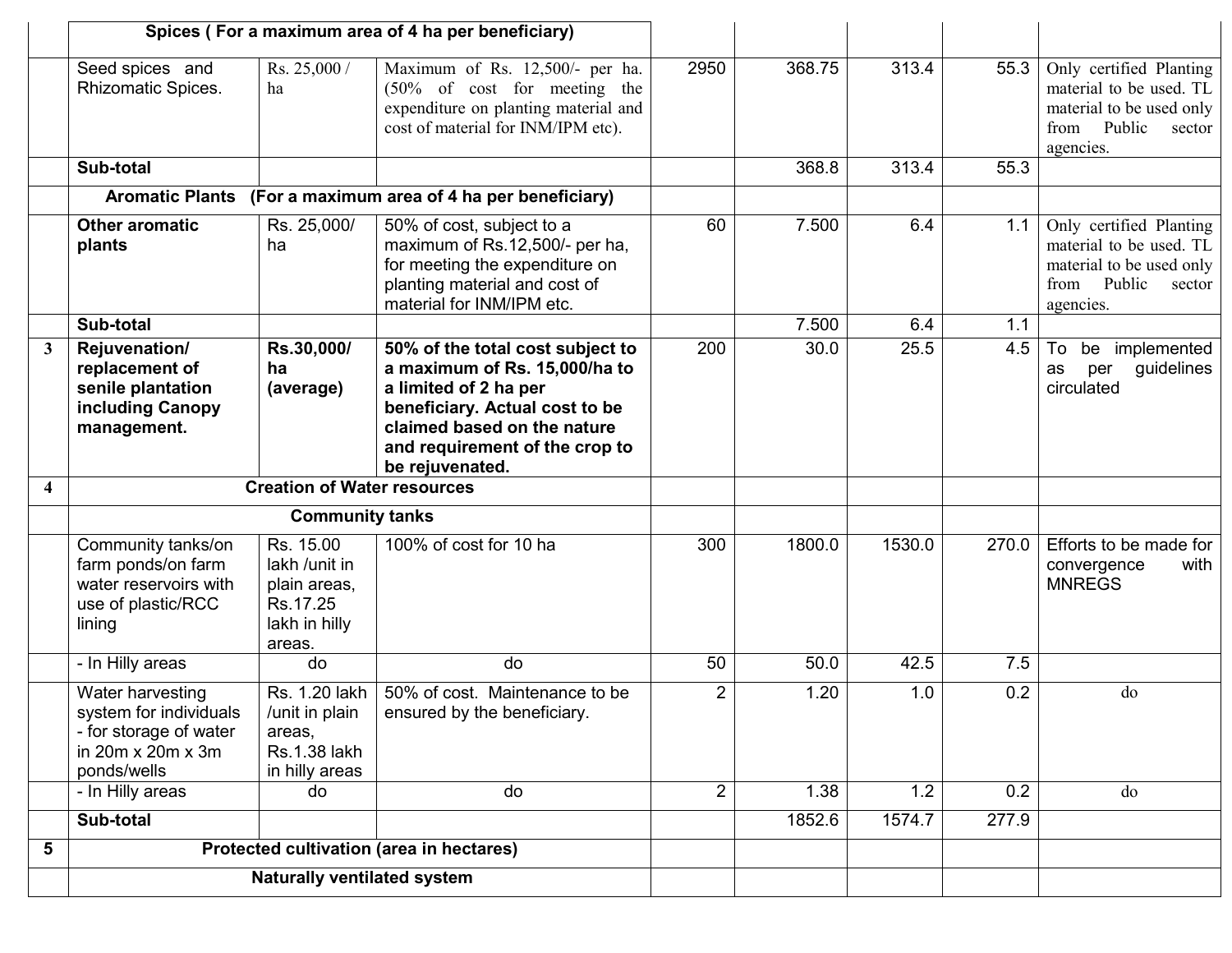|   | Tubular structure                                                                      | Rs. 935/<br>Sq.m        | 50% of the cost limited to 4000<br>Sq.m per beneficiary.                                                             | 27.88  | 1303.16 | 1107.7 | 195.5 | <b>SLEC</b><br><b>Minutes</b><br>οf<br>meeting<br>be<br>to<br>submitted along<br>with<br>details<br>of<br>beneficiaries,<br>location,<br>etc<br>to<br>facilitate<br>release of<br>funds. |
|---|----------------------------------------------------------------------------------------|-------------------------|----------------------------------------------------------------------------------------------------------------------|--------|---------|--------|-------|------------------------------------------------------------------------------------------------------------------------------------------------------------------------------------------|
|   | Plastic Mulching                                                                       | Rs. 20,000/<br>ha       | 50% of the total cost limited to 2<br>ha per beneficiary.                                                            | 482.00 | 48.20   | 41.0   | 7.2   |                                                                                                                                                                                          |
|   |                                                                                        | <b>Shade Net House</b>  |                                                                                                                      |        |         |        |       |                                                                                                                                                                                          |
|   | Tubular structure                                                                      | Rs. 600/<br>Sq.m        | 50% of cost limited to 4000 Sq.m<br>per beneficiary.                                                                 | 8.50   | 255.00  | 216.8  | 38.3  |                                                                                                                                                                                          |
|   | <b>Plastic Tunnels</b>                                                                 | Rs.30/ Sq.m             | 50% of cost limited 1000 sqmt per<br>beneficiary.                                                                    | 50.00  | 75.00   | 63.8   | 11.3  |                                                                                                                                                                                          |
|   | <b>Cost of planting</b><br>material of high<br>value vegetables<br>grown in poly house | Rs.105/<br>Sq.m         | 50% of cost.                                                                                                         | 30.50  | 160.13  | 136.1  | 24.0  |                                                                                                                                                                                          |
|   | <b>Cost of planting</b><br>material of flowers<br>for poly house                       | Rs.500/<br>Sq.m         | 50% of cost.                                                                                                         | 5.50   | 137.50  | 116.9  | 20.6  |                                                                                                                                                                                          |
|   | Sub-total                                                                              |                         |                                                                                                                      |        | 1978.98 | 1682.1 | 296.8 |                                                                                                                                                                                          |
| 6 |                                                                                        | <b>Management (IPM)</b> | Promotion of Integrated Nutrient Management(INM)/ Integrated Pest                                                    |        |         |        |       |                                                                                                                                                                                          |
|   | Promotion of IPM                                                                       | Rs. 2000/ha             | 50% of cost subject to a<br>maximum of Rs 1000/ha limited<br>to 4.00 ha/ beneficiary.                                | 1000   | 10.00   | 8.5    | 1.5   | To be need based<br>and taken up after<br>identifying problem of<br>pest / disease and<br>nutrient deficiency.                                                                           |
|   | Promotion of INM                                                                       | Rs. 2000/ha             | 50% of cost subject to a<br>maximum of Rs 1000/ha limited<br>to 4.00 ha/ beneficiary.                                | 4125   | 41.25   | 35.1   | 6.2   | do                                                                                                                                                                                       |
|   | Bio control lab<br>(Private Sector)                                                    | Rs.80 lakhs/<br>unit    | Rs. 80 lakh/unit for Public Sector<br>and Rs.40.00 lakh as credit linked<br>back ended subsidy to Private<br>Sector. |        | 0.00    | 0.0    |       | 0.0 Project<br>to<br>be<br>submitted                                                                                                                                                     |
|   | <b>Plant Health Clinic</b><br>(Public Sector)                                          | Rs. 20 lakhs/<br>unit   | Rs. 20 lakh/unit for Public Sector<br>and Rs.10.00 lakh as credit linked<br>back ended subsidy to Private<br>Sector. |        | 20.00   | 17.0   | 3.0   | <b>SLEC</b><br>Minutes<br>of<br>meeting<br>to<br>be<br>submitted along with<br>details<br>0f<br>beneficiaries,<br>location,<br>etc to                                                    |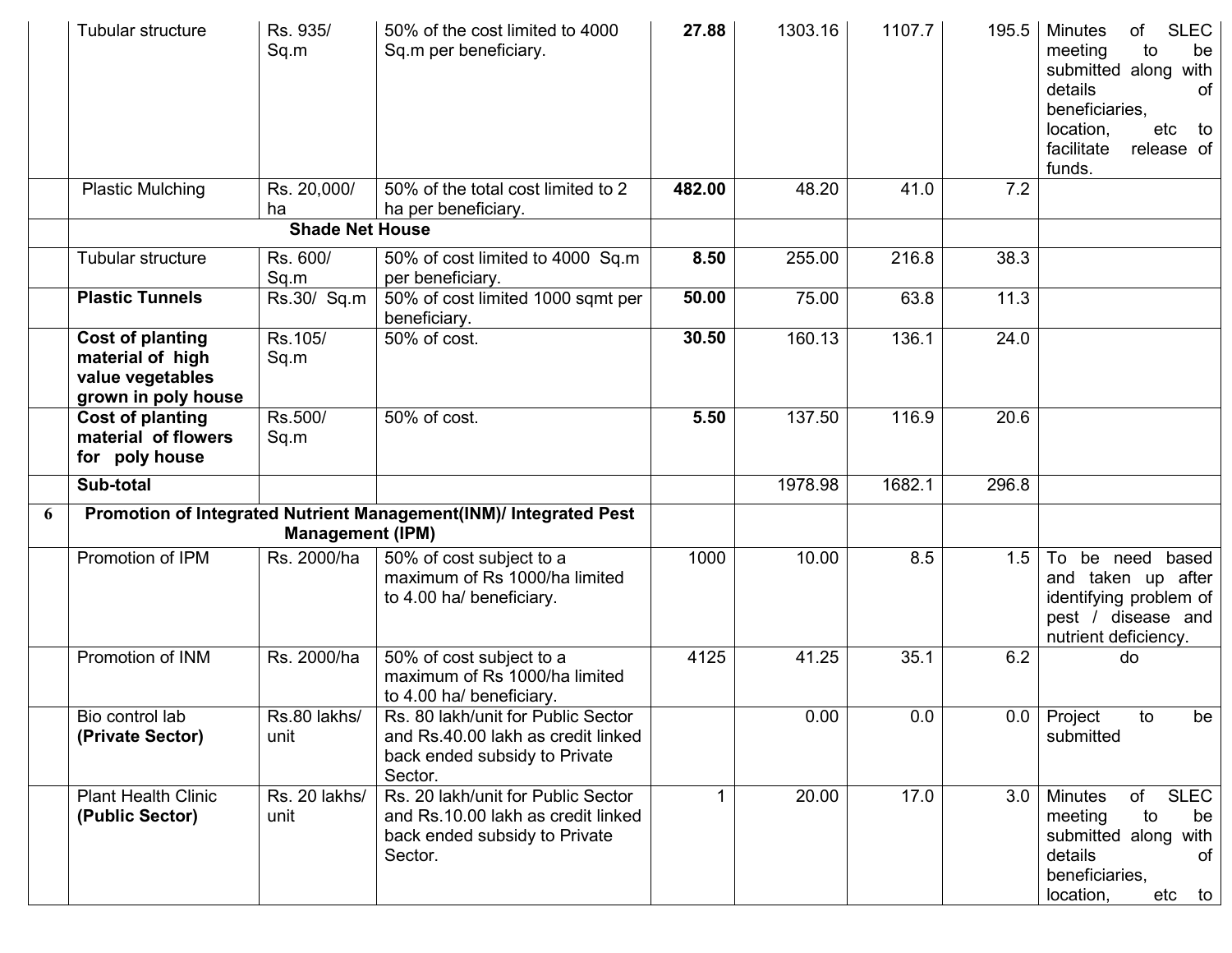|   |                                                                                                                                                     |                                                       |                                                                                                                                                  |                |        |       |      | facilitate<br>release of<br>funds.                                                                              |
|---|-----------------------------------------------------------------------------------------------------------------------------------------------------|-------------------------------------------------------|--------------------------------------------------------------------------------------------------------------------------------------------------|----------------|--------|-------|------|-----------------------------------------------------------------------------------------------------------------|
|   | Leaf /Tissue analysis<br>lab (Private Sector)                                                                                                       | Rs. 20 lakh/<br>unit                                  | Rs. 20 lakh/unit for Public Sector<br>and Rs.10.00 lakh as credit linked<br>back ended subsidy to Private<br>Sector.                             |                | 0.00   | 0.0   | 0.0  | $-do-$                                                                                                          |
|   | Sub-total                                                                                                                                           |                                                       |                                                                                                                                                  |                | 71.25  | 60.6  | 10.7 |                                                                                                                 |
| 7 |                                                                                                                                                     |                                                       | Vermi compost Units /organic input production unit                                                                                               |                |        |       |      |                                                                                                                 |
|   | 50% of cost<br>conforming for<br>permanent structure to<br>the size of unit of<br>30'x8'x2.5' dimension<br>to be administered on<br>pro-rata basis. | Rs. 60,000/<br>unit for<br>permanent<br>structure and | 50% of cost conforming to the<br>size of the unit of 30'x8'x2.5'<br>dimension of permanent structure<br>to be administered on pro-rata<br>basis. | 100            | 30.00  | 25.5  | 4.5  |                                                                                                                 |
|   | 50% of cost<br>conforming for HDPE<br>Vermibed to the size<br>of 96 cft (12'x4'x2') to<br>be administered on<br>pro-rata basis.                     | Rs. 10,000<br>/unit for<br><b>HDPE</b><br>Vermibed    | HDPE Vermibed, 50% of cost<br>conforming to the size of 96 cft<br>(12'x4'x2')to be administered on<br>pro-rata basis.                            | 764            | 13.37  | 11.4  | 2.0  | Designs para meter<br>of HDPE beds<br>will<br><b>BIS</b><br>conformer<br>to<br>(IS)<br>standards<br>15907:2010) |
|   | Sub-total                                                                                                                                           |                                                       |                                                                                                                                                  |                | 43.37  | 36.9  | 6.5  |                                                                                                                 |
| 8 | <b>Certification for</b><br><b>Good Agricultural</b><br>Practices (GAP),<br>Including<br>infrastructure                                             | 50% of the<br>cost.                                   | 50% of the cost.                                                                                                                                 | 300            | 15.00  | 12.8  | 2.3  | <b>Project</b><br>be<br>to<br>submitted                                                                         |
| 9 |                                                                                                                                                     |                                                       | Pollination support through beekeeping                                                                                                           |                |        |       |      |                                                                                                                 |
|   | Production of bee<br>colonies by bee<br>breeder                                                                                                     | Rs.6.00 lakh                                          | 50% of cost for producing min. of<br>2000 colonies / year                                                                                        | $\overline{7}$ | 21.00  | 17.9  | 3.2  | <b>Project</b><br>be<br>to<br>submitted                                                                         |
|   | Honey bee colonies                                                                                                                                  | Rs. 1400/<br>colony of 4<br>frames                    | 50% of cost limited to 50 colonies<br>/ beneficiary.                                                                                             | 15000          | 105.00 | 89.3  |      | 15.8   List of Beneficiaries<br>to be furnished.                                                                |
|   | <b>Hives</b>                                                                                                                                        | Rs. 1600/<br>hive                                     | 50% of cost limited to 50 colonies<br>/ beneficiary.                                                                                             | 15000          | 120.00 | 102.0 | 18.0 | List of Beneficiaries<br>to be furnished.                                                                       |
|   | Equipment including<br>honey extractor (4<br>frame), food grade<br>container (30 kg), net,<br>etc.                                                  | Rs. 14,000/<br>set                                    | 50% of the cost limited to one set<br>per beneficiary.                                                                                           | 100            | 7.00   | 6.0   | 1.1  | List of Beneficiaries<br>to be furnished.                                                                       |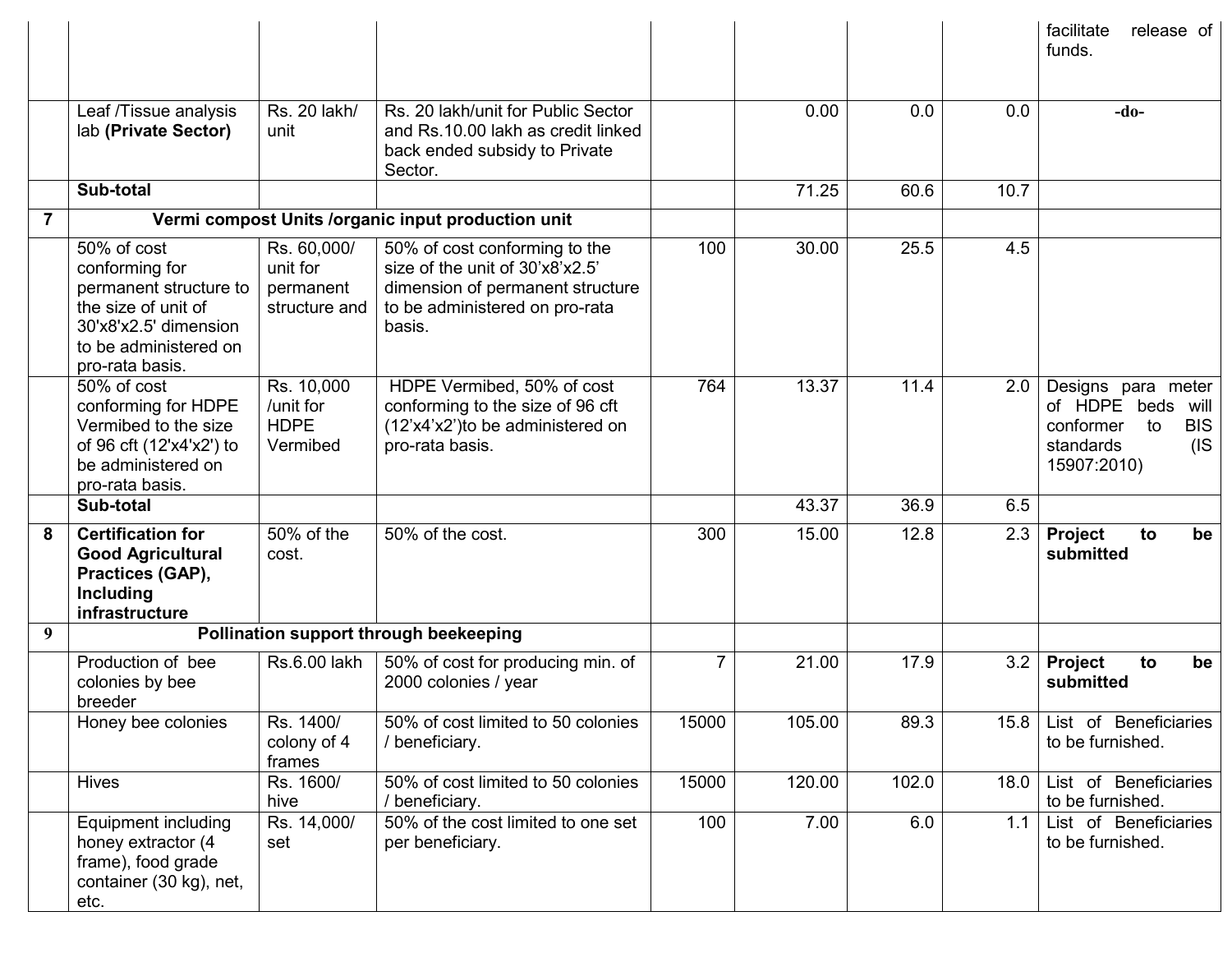|    | Sub-total                                                                                                                       |                                                     |                                                                                                      |                | 253.00 | 215.1 | 38.0 |                                                  |
|----|---------------------------------------------------------------------------------------------------------------------------------|-----------------------------------------------------|------------------------------------------------------------------------------------------------------|----------------|--------|-------|------|--------------------------------------------------|
| 10 |                                                                                                                                 | <b>Horticulture Mechanization</b>                   |                                                                                                      |                |        |       |      |                                                  |
|    | Power operated<br>machines/tools<br>including Power Saw<br>and Plant Protection<br>equipments etc.                              | Rs.35,000/-<br>per set                              | 50% of cost limited to one set per<br>beneficiary.                                                   | 750            | 131.25 | 111.6 | 19.7 | <b>List of Beneficiaries</b><br>to be furnished. |
|    | <b>Power Machines</b><br>(upto 20 BHP) with<br>rotavator / equipment                                                            | Rs.1,20,000/<br>- per set                           | 50% of cost limited to one set per<br>beneficiary.                                                   | 400            | 240.00 | 204.0 | 36.0 | <b>List of Beneficiaries</b><br>to be furnished. |
|    | Power machines (20<br>HP & above including<br>accessories<br>/equipments                                                        | Rs.<br>$3,00,000/-$<br>per set                      | 50% of cost limited to one set per<br>beneficiary.                                                   | $\overline{2}$ | 3.00   | 2.6   | 0.5  | <b>List of Beneficiaries</b><br>to be furnished. |
|    | Sub-total                                                                                                                       |                                                     |                                                                                                      |                | 374.25 | 318.1 | 56.1 |                                                  |
| 11 | <b>Technology</b><br><b>Dissemination</b><br>through<br>demonstration/Front<br><b>Line Demonstration</b><br>(FLD) Public Sector | Rs. 25.00<br>lakh                                   | 75 % of cost in farmers field and<br>100% of cost in farms belonging<br>to Public Sector             |                | 25.00  | 21.3  | 3.8  | Project<br>to<br>be<br>submitted                 |
|    | <b>Private sector</b>                                                                                                           | $-do-$                                              | $-do-$                                                                                               | 11             | 206.25 | 175.3 | 30.9 | Project<br>to<br>be<br>submitted                 |
| 12 |                                                                                                                                 |                                                     | Human Resource Development (HRD)                                                                     |                |        |       |      |                                                  |
|    | HRD for Supervisors &<br>Entrepreneurs                                                                                          | Rs. 10.00<br>lakh /<br>training                     | 100% of the cost in first year. In<br>subsequent years, cost of<br>infrastructure not to be claimed. | 3              | 30.00  | 25.5  | 4.5  | Project<br>to<br>be<br>submitted                 |
|    | <b>Training of farmers</b>                                                                                                      |                                                     |                                                                                                      |                |        |       |      |                                                  |
|    | Within the State (HTI)<br>$(5 \text{ days})$                                                                                    | Rs. 750/day<br>per farmer<br>excluding<br>transport | 100% of the cost.                                                                                    | 1680           | 58.80  | 50.0  | 8.8  | Training Calendar to<br>be furnished             |
|    | Within the State<br>(HAIC) (3days)                                                                                              | Rs. 750/day<br>per farmer<br>excluding<br>transport | 100% of the cost.                                                                                    | 1000           | 21     | 17.85 | 3.15 | <b>Training Calendar to</b><br>be furnished      |
|    | <b>Exposure visit of</b><br>farmers                                                                                             |                                                     |                                                                                                      |                |        |       |      | Training Calendar to<br>be furnished             |
|    | Within the District<br>(one day)                                                                                                | Rs.250/day<br>per farmer<br>excluding<br>transport  | 100% of the cost.                                                                                    | 3600           | 9.00   | 7.7   | 1.4  | Training Calendar to<br>be furnished             |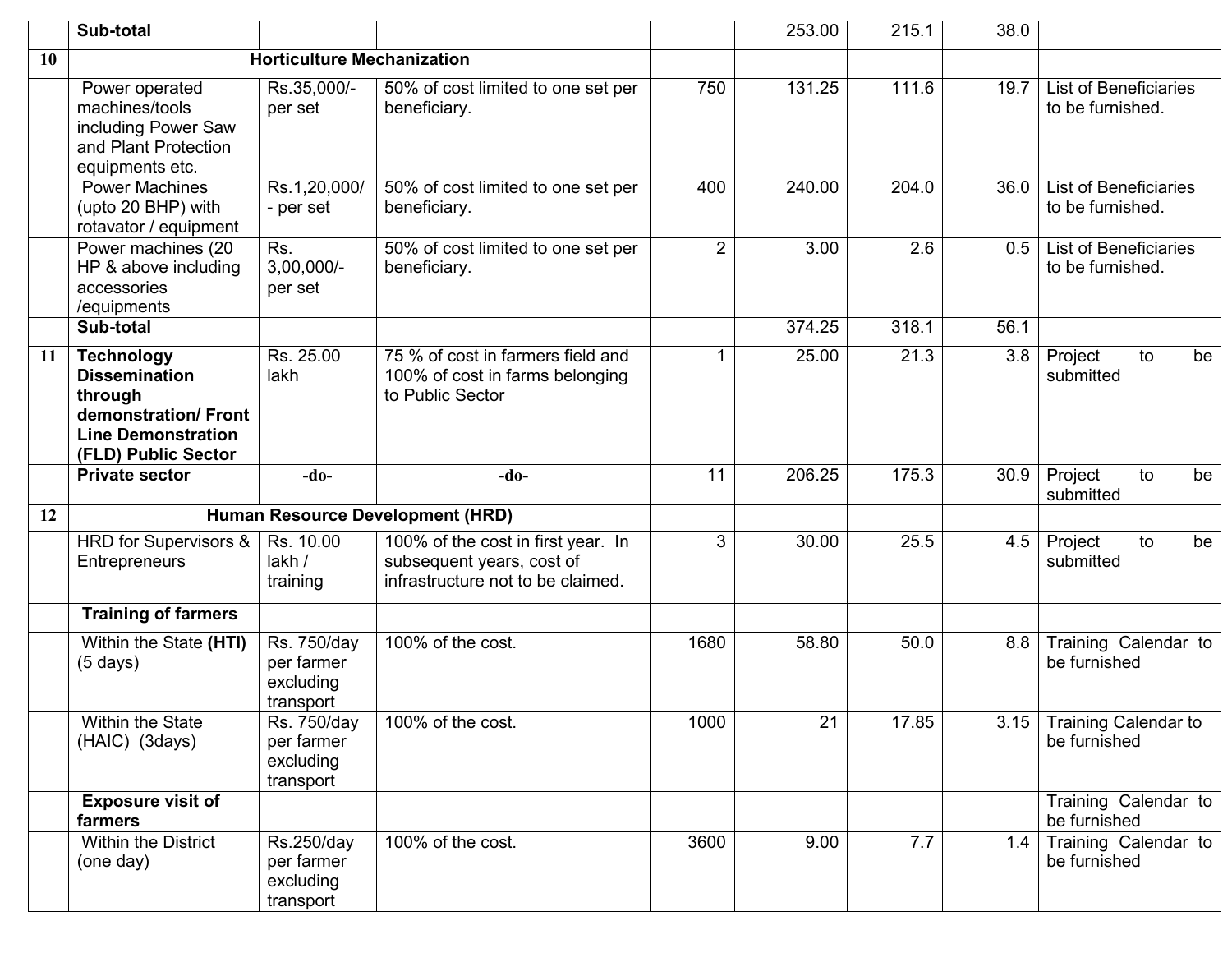|    | Within the State (one<br>day)                                                          | Rs. 300/day<br>per farmer<br>excluding<br>transport                     | 100% of the cost.                                                                                                                                                | 1850 | 5.55   | 4.7   | 0.8  | Training Calendar to<br>be furnished                                                                                                                                                  |
|----|----------------------------------------------------------------------------------------|-------------------------------------------------------------------------|------------------------------------------------------------------------------------------------------------------------------------------------------------------|------|--------|-------|------|---------------------------------------------------------------------------------------------------------------------------------------------------------------------------------------|
|    | <b>Outside the State</b><br>(HTI)<br>(6)<br>days)                                      | Rs. 600/day<br>per farmer<br>excluding<br>transport                     | 100% of the cost.                                                                                                                                                | 200  | 7.20   | 6.1   | 1.1  | Training Calendar to<br>be furnished                                                                                                                                                  |
|    | <b>Outside the State</b><br>(HAIC)<br>(6)<br>days)                                     | Rs. 600/day<br>per farmer<br>excluding<br>transport                     | 100% of the cost.                                                                                                                                                | 40   | 1.44   | 1.2   | 0.2  | Training Calendar to<br>be furnished                                                                                                                                                  |
|    | Outside India                                                                          | Rs. 3.00 lakh<br>/ participant                                          | Project Based. 100% of air/rail<br>travel cost.                                                                                                                  | 10   | 30.00  | 25.5  | 4.5  | <b>Project</b><br>to<br>be<br>submitted                                                                                                                                               |
|    |                                                                                        |                                                                         | Training / study tour of technical staff/ field functionaries                                                                                                    |      |        |       |      |                                                                                                                                                                                       |
|    | Study tour to<br>progressive States<br>(group of minimum 5<br>participants) for 5 days | Rs.650.00/d<br>ay per<br>participant<br>plus TA/DA,<br>as<br>admissible | 100% of the cost.                                                                                                                                                | 92   | 0.598  | 0.5   | 0.1  | Training Calendar to<br>be furnished                                                                                                                                                  |
|    | Outside India                                                                          | Rs. 5.00 lakh<br>/ participant                                          | 100% of the cost on actual basis.                                                                                                                                | 10   | 50.00  | 42.5  | 7.5  | Project<br>to<br>be<br>submitted                                                                                                                                                      |
|    | Sub-total                                                                              |                                                                         |                                                                                                                                                                  |      | 213.59 | 139.0 | 24.5 |                                                                                                                                                                                       |
| 13 |                                                                                        |                                                                         | <b>INTEGRATED POST HARVEST MANAGEMENT</b>                                                                                                                        |      |        |       | 0.0  |                                                                                                                                                                                       |
|    | Pack house / On<br>farm collection &<br>storage unit                                   | Rs. 3.00<br>Lakh/ per<br>unit with size<br>of 9Mx6M                     | 50% of the capital cost.                                                                                                                                         | 70   | 105.00 | 89.3  | 15.8 | <b>SLEC</b><br><b>Minutes</b><br>of<br>to<br>meeting<br>be<br>submitted along with<br>details<br>of<br>beneficiaries,<br>location,<br>etc<br>to<br>facilitate<br>release of<br>funds. |
|    | Pre-cooling unit                                                                       | Rs.15.00<br>lakh for 6 MT<br>capacity                                   | Credit linked back-ended subsidy<br>@ 40% of the cost of project in<br>general areas and 55% in case<br>Hilly & Scheduled areas for<br>individual entrepreneurs. | 1    | 6.00   | 5.1   | 0.9  | to<br>Project<br>be<br>submitted                                                                                                                                                      |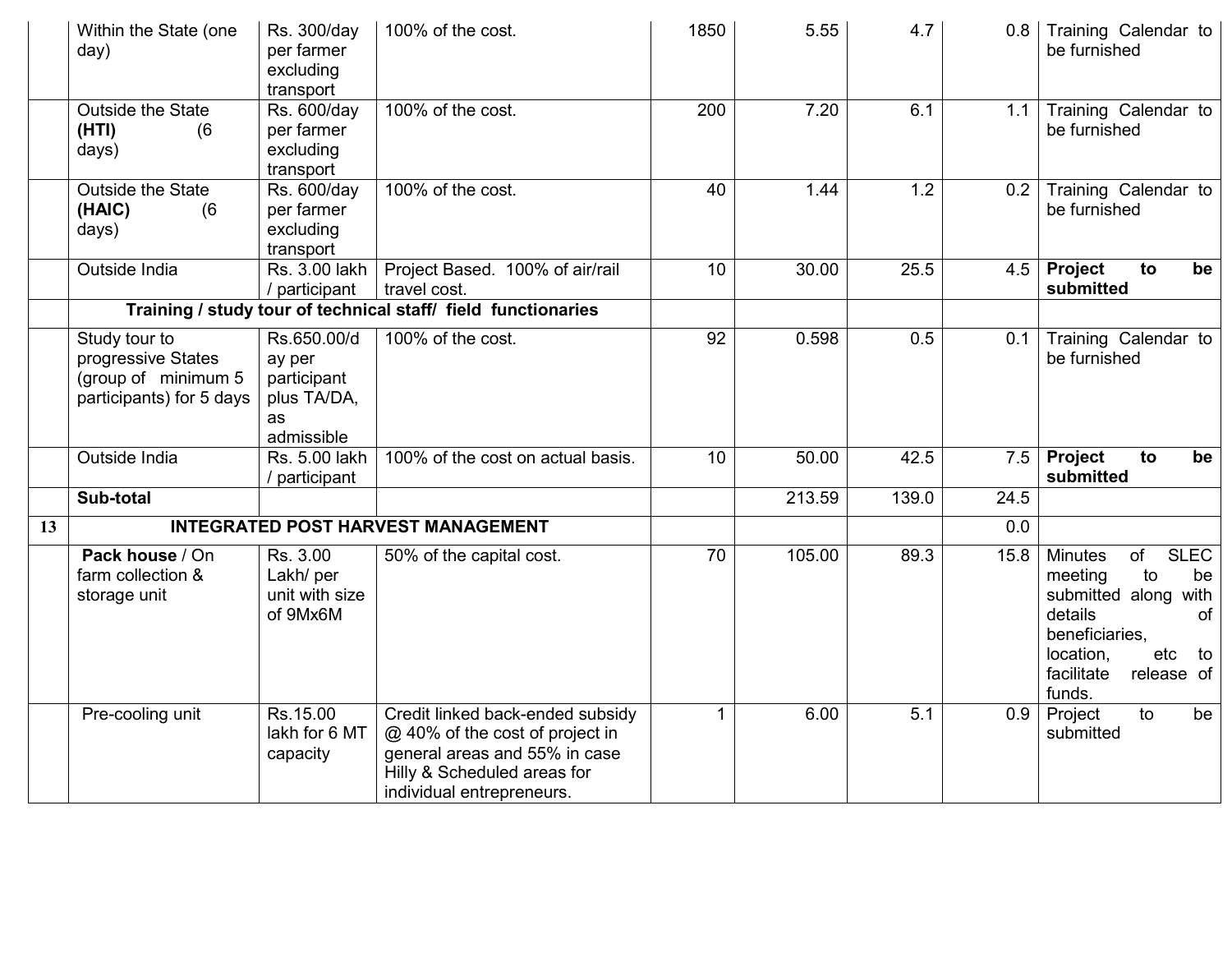|    | Cold storage units<br>(Construction/expansi<br>on/Modernization) | Rs. 6000/MT<br>for 5000 MT<br>capacity     | Credit linked back-ended subsidy<br>@ 40% of the capital cost of<br>project in general areas and 55%<br>in case of Hilly & Scheduled<br>areas in respect of only those<br>units which adopt new<br>technologies and include<br>insulation, humidity control and fin<br>coil cooling system. | 8.80           | 1056    | 897.6  | 158.4 | Project<br>submitted                                                                                           | to                            | be                                    |
|----|------------------------------------------------------------------|--------------------------------------------|---------------------------------------------------------------------------------------------------------------------------------------------------------------------------------------------------------------------------------------------------------------------------------------------|----------------|---------|--------|-------|----------------------------------------------------------------------------------------------------------------|-------------------------------|---------------------------------------|
|    | Preservation unit (low<br>cost) new unit                         | Rs.2.00 lakh<br>/unit for new<br>unit.     | 50% of the total cost.                                                                                                                                                                                                                                                                      | $\overline{2}$ | 2.00    | 1.7    | 0.3   | <b>Minutes</b><br>meeting<br>submitted along<br>details<br>beneficiaries,<br>location,<br>facilitate<br>funds. | of<br>to<br>etc<br>release of | <b>SLEC</b><br>be<br>with<br>0f<br>to |
|    | Preservation unit (low<br>cost) up-gradation                     | Rs.1.00 lakh<br>/unit for up-<br>gradation | 50% of the total cost.                                                                                                                                                                                                                                                                      | 146            | 73.00   | 62.1   | 11.0  | do                                                                                                             |                               |                                       |
|    | Pusa Zero energy cool<br>chamber (100 kg)                        | Rs. 4000 per<br>unit                       | 50% of the total cost.                                                                                                                                                                                                                                                                      | 70             | 1.40    | 1.2    | 0.2   | do                                                                                                             |                               |                                       |
|    | Sub-total                                                        |                                            |                                                                                                                                                                                                                                                                                             |                | 1243.40 | 1056.9 | 186.5 |                                                                                                                |                               |                                       |
| 14 |                                                                  | <b>HORTICULTURAL PRODUCE</b>               | ESTABLISHMENT OF MARKETING INFRASTRUCTURE FOR                                                                                                                                                                                                                                               |                |         |        |       |                                                                                                                |                               |                                       |
|    | <b>Terminal markets</b>                                          | Rs.150.00<br>crore/project                 | 25% to 40% (limited to Rs.50.00<br>crore) as Public-Private<br>Partnership mode through<br>competitive bidding, in<br>accordance with operational<br>guidelines issued separately.                                                                                                          |                | 1.00    | 0.85   | 0.2   | Project<br>submitted                                                                                           | to                            | be                                    |
|    |                                                                  | <b>Wholesale markets</b>                   |                                                                                                                                                                                                                                                                                             |                |         |        |       |                                                                                                                |                               |                                       |
|    | Credit linked back-<br>ended project in<br>general areas         | Rs.100.00<br>crore/project                 | Credit linked back-ended subsidy<br>@ 25% of the capital cost of<br>project in general areas and<br>33.33% in case of Hilly &<br>Scheduled areas for individual<br>entrepreneurs.                                                                                                           | 7              | 1.00    | 0.9    | 0.2   | Project<br>submitted                                                                                           | to                            | be                                    |
|    |                                                                  |                                            |                                                                                                                                                                                                                                                                                             |                |         |        |       |                                                                                                                |                               |                                       |
|    | <b>Collection Centers</b><br>(HSAMB)                             | Rs. 10.00<br>lakh /unit                    | Credit linked back-ended subsidy<br>@ 40% of the capital cost of<br>project in general areas and 55%<br>in case of Hilly & Scheduled                                                                                                                                                        | 40             | 1.00    | 0.9    | 0.2   | Project<br>submitted                                                                                           | to                            | be                                    |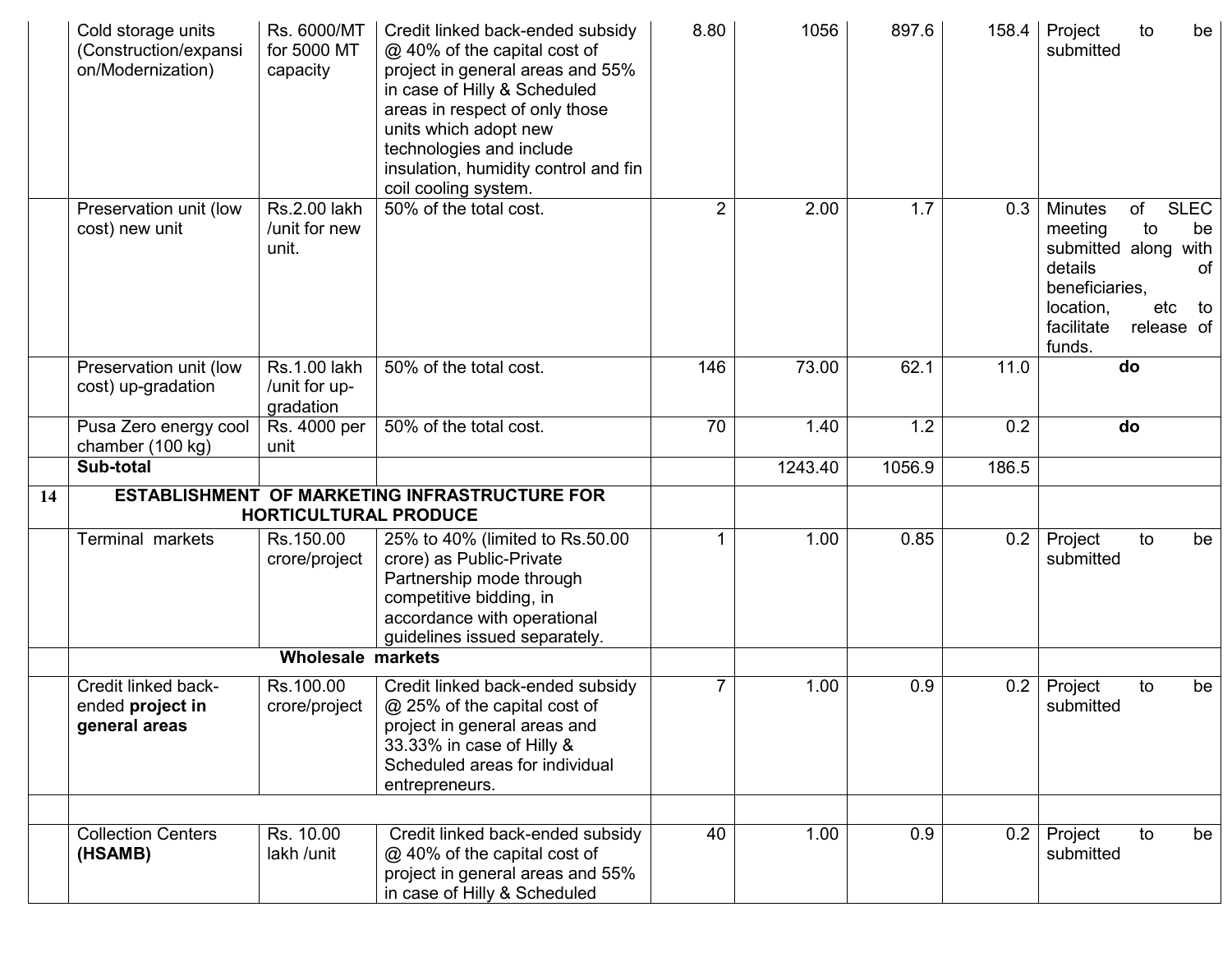|    |                                                                                                                                                      |                                                                                                                  | areas for individual<br>entrepreneurs.                                                                                                                                          |                  |        |       |      |                                                                                                                                                                                       |
|----|------------------------------------------------------------------------------------------------------------------------------------------------------|------------------------------------------------------------------------------------------------------------------|---------------------------------------------------------------------------------------------------------------------------------------------------------------------------------|------------------|--------|-------|------|---------------------------------------------------------------------------------------------------------------------------------------------------------------------------------------|
|    | Functional Infrastructure: for collection, sorting/ grading, packing<br>units etc                                                                    |                                                                                                                  |                                                                                                                                                                                 |                  |        |       |      |                                                                                                                                                                                       |
|    | Credit linked back-<br>ended project in<br>general areas                                                                                             | Rs.15.00<br>lakh/unit                                                                                            | Credit linked back-ended subsidy<br>@ 40% of the capital cost of<br>project in general areas and 55 %<br>in case of Hilly & Scheduled<br>areas for individual<br>entrepreneurs. | $\overline{2}$   | 16.50  | 14.0  | 2.5  | Project<br>to<br>be<br>submitted                                                                                                                                                      |
|    |                                                                                                                                                      | Quality control/ analysis lab                                                                                    |                                                                                                                                                                                 |                  |        |       |      |                                                                                                                                                                                       |
|    | <b>Public Sector</b>                                                                                                                                 | Rs. 200.00<br>lakh/unit                                                                                          | 100% of the total cost to public<br>sector and 50% of cost to private<br>sector as credit linked back<br>ended subsidy.                                                         |                  | 200.00 | 170.0 | 30.0 | Project<br>to<br>be<br>submitted                                                                                                                                                      |
|    | Market extension<br>quality awareness &<br>market led extension<br>activities for fresh<br>products. (HSAMB -<br>Token amount)                       | Rs. 3.00 lakh<br>/event                                                                                          | 100%assistance.                                                                                                                                                                 |                  | 3.00   | 2.6   | 0.5  | <b>SLEC</b><br>of<br><b>Minutes</b><br>to<br>meeting<br>be<br>submitted along with<br>details<br>0f<br>beneficiaries,<br>location,<br>etc<br>to<br>facilitate<br>release of<br>funds. |
|    | Sub-total                                                                                                                                            |                                                                                                                  |                                                                                                                                                                                 |                  | 222.50 | 185.7 | 32.8 |                                                                                                                                                                                       |
|    | <b>SPECIAL INTERVENTIONS</b>                                                                                                                         |                                                                                                                  |                                                                                                                                                                                 |                  |        |       |      |                                                                                                                                                                                       |
|    | <b>Flower Project</b>                                                                                                                                | Rs. 10.00 lakh                                                                                                   |                                                                                                                                                                                 | $\mathbf{1}$     | 1.00   | 0.9   | 0.2  | Project<br>to<br>be<br>submitted                                                                                                                                                      |
|    | <b>Organic Project</b>                                                                                                                               | Rs. 10.00 lakh                                                                                                   |                                                                                                                                                                                 |                  | 1.00   | 0.9   | 0.2  | Project<br>to<br>be<br>submitted                                                                                                                                                      |
|    | Sub-total                                                                                                                                            |                                                                                                                  |                                                                                                                                                                                 | $\boldsymbol{2}$ | 2.00   | 1.7   | 0.3  |                                                                                                                                                                                       |
|    |                                                                                                                                                      |                                                                                                                  |                                                                                                                                                                                 |                  |        |       |      |                                                                                                                                                                                       |
| 15 | <b>Mission Management</b><br><b>State Level</b>                                                                                                      |                                                                                                                  |                                                                                                                                                                                 |                  |        |       |      |                                                                                                                                                                                       |
|    |                                                                                                                                                      |                                                                                                                  |                                                                                                                                                                                 |                  |        |       |      |                                                                                                                                                                                       |
|    | State & Districts<br>Mission Offices and<br>implementing<br>agencies for<br>administrative<br>expenses, project,<br>preparation,<br>computerization, | 5% of total<br>annual<br>expenditure<br>on the basis<br>of appraised<br>needs to<br><b>State</b><br>Horticulture | 100%assistance.                                                                                                                                                                 |                  | 449.00 | 381.7 |      | 67.4   Fund to be utilized $@$<br>5%<br>of<br>actual<br>Expenditure incurred<br>by the SHM.                                                                                           |